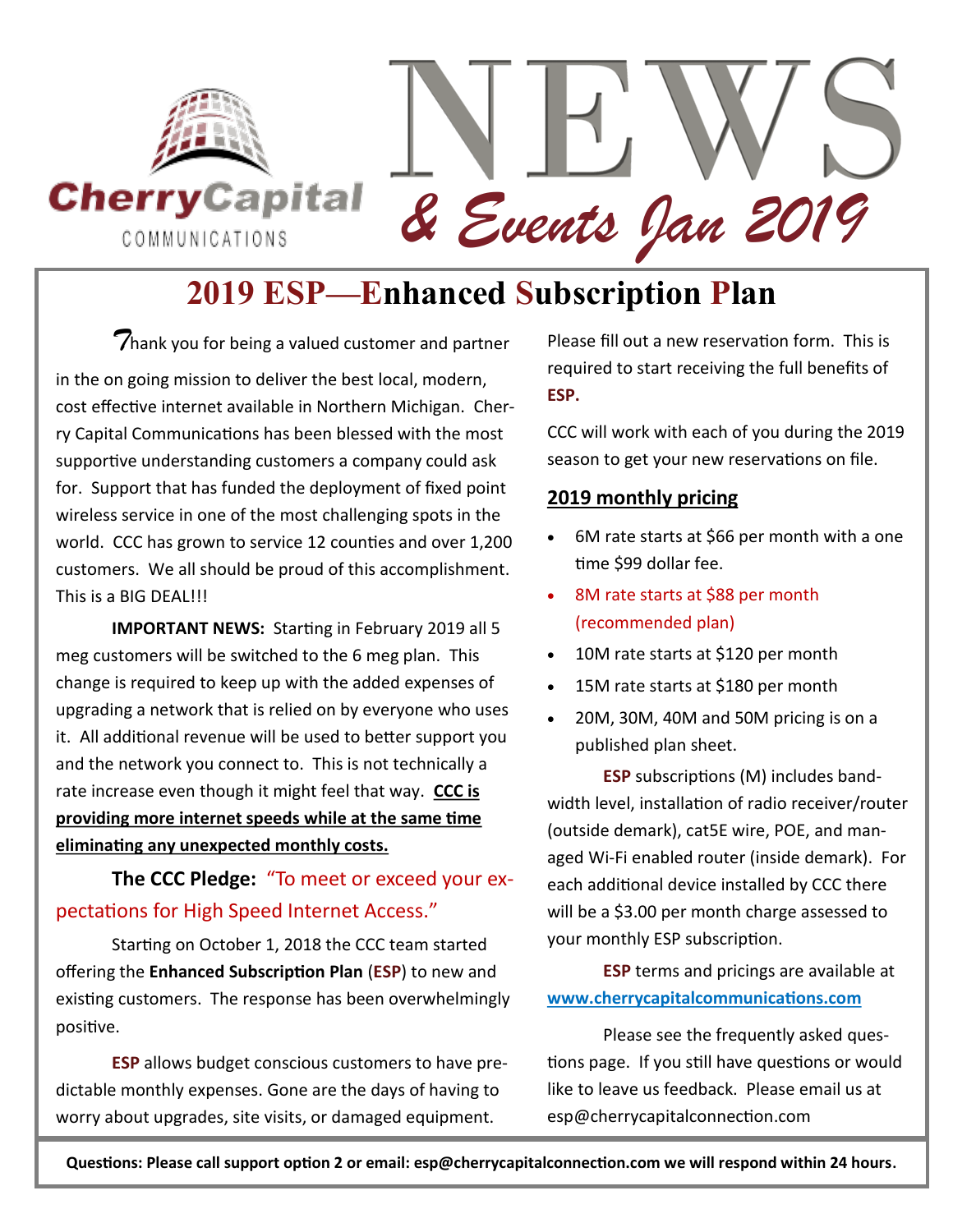

# **Frequently Asked**

## Questions *Jan 2019*

## **2019 ESP—Enhanced Subscription Plan**

#### **What were some of the charges before the ESP program?**

- Site visit charges \$65 per hour
- Upgrade equipment average \$250
- Replacement of damaged equipment \$30 to \$250

#### **Why does CCC need to continually upgrade or work on the network?**

- Technology changes that provide new features.
- Habits, usage, and volume of subscribers have increased and the network needs to respond in kind.
- Electronics fail and need to be replaced, mother nature has some unkind moments.

#### **What are subscribers in good standing eligible for?**

- Replacement of all equipment when failures occur.
- Coverage of all hardware, travel, and labor.
- Upgrading hardware, software and firmware.
- Continue to receive new features and tools to enhance the Quality of Experience (QOE).
- Managed routing service that allows for better support and protection.

(\* and \*\* see limits and restrictions on web site)

#### **Are there any additional charges per month?**

Yes. If you have additional equipment other than the equipment provided in a basic install. For each additional device installed and supported by CCC there will be a additional \$3 per month assessed to your subscription.

#### **What was included in a basic install?**

- Subscription level
- 1 Radio receiver/router (outside demark) and cat5e wire
- Power over Ethernet (POE)
- 1 Wi-Fi enabled managed router (inside demark)

**What if I have upgraded my equipment in the last year? Do I still have to pay the \$99 dollar buy in on the 6M plan?**

No. If you have upgraded in the last 12 months you do not have to pay the \$99 dollar buy in. The buy in is for subscribers that have not upgraded in awhile. This one time cost helps off set the cost of all the upgrades that will need to be done.

**What if I sign up for a plan other than the 6M plan? Do I still have to pay the \$99 dollar buy in?**

**No. All other plans have no need for a one time buy in fee. In fact the other plans have not increased very much per month either!**

**Why do I have to fill out a new reservation form?**

- Keeping contact information up to date
- CCC does not do contracts but we do 12 month commitments. This commitment allows us to keep your monthly cost lower.
- CCC learns new things every day. Every year we learn how to service you better. The reservation form is a reflection of that. Each year there will be a new better commitment to you.

**What is the biggest difference between CCC and every other provider?**

- **- Local - Modern - Cost Effective**
- **- No Data Limits -Customer Orientated**

**Questions: Please call support option 2 or email: esp@cherrycapitalconnection.com we will respond within 24 hours.**